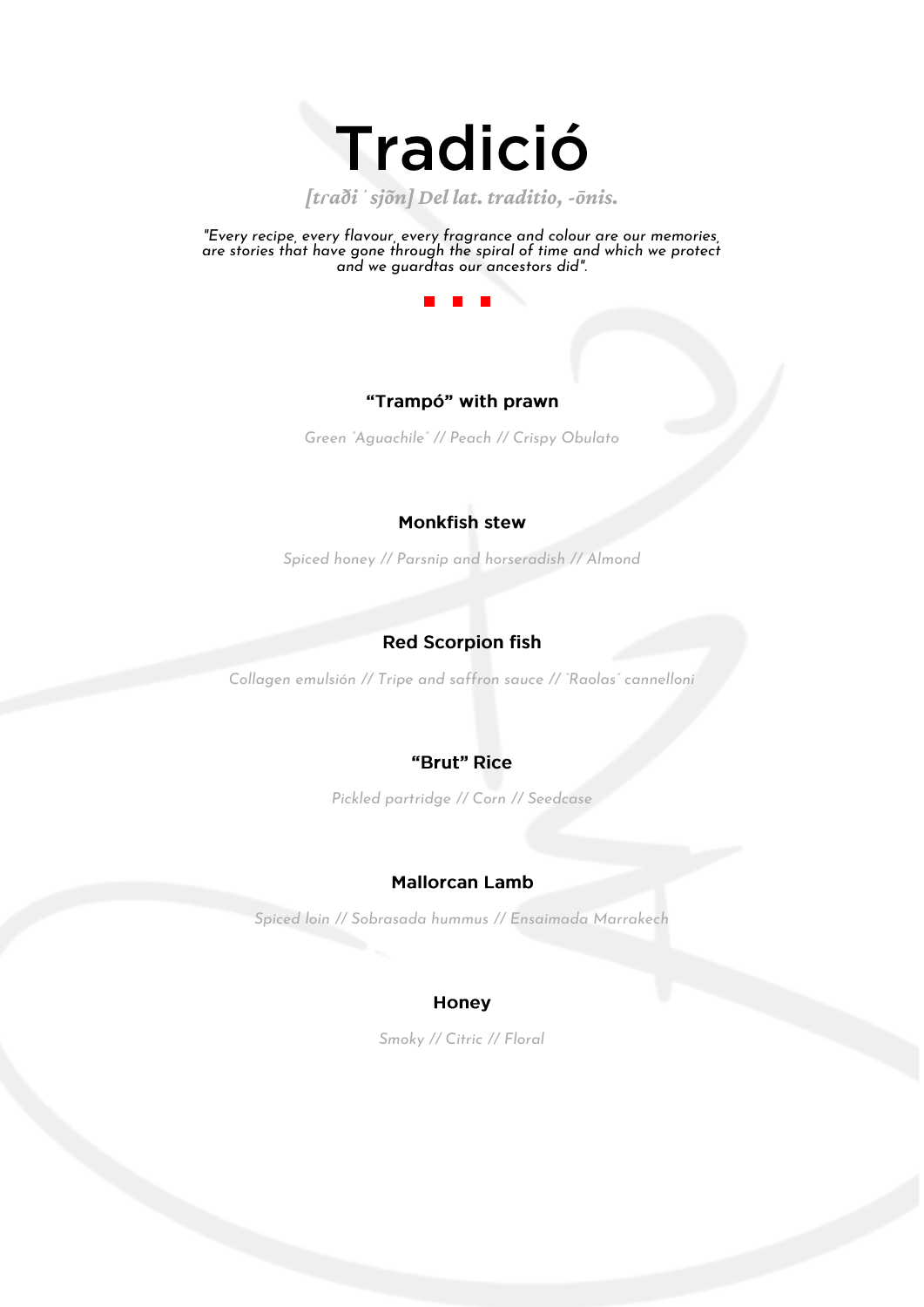

*[tɾãnsiˈsjõn] Del lat. transitio, -ōnis.*

*The art of reinterpreting the legacy is our bet and at the same time the challenge and guiding thread that leads us on an exciting journey towards new ports, where we can enrich and enlarge our legacy. Transition creates a starting point from which to begin again.* 



#### **Pickled ovster**

*Fennel // Celery // Caviar*

### Marrow, beef and truffle

*Smoked butter // Bresaola // Brioche*

### Sea urchin and black pork

*Sea urchin and spider crab sabayon // Smoked jowl*

#### **Asparagus**

*Smoked sardines // Bagna Cauda // Black garlic*

#### **Tendons, seacucumber and onion**

*Collagen // Toffee // Green peas*

#### Moray eel and suckling pig

*Slaughter rice // Mallorcan "Coca" // Skins in two textures*

#### Mallorcan Wagyu beef

*Fore shank // Tail // Beetroot*

### Pigeon "a la Roval"

*Böreck // Carob, "Palo" and strawberries // Nougatine*

### **Citrics**

*Yuzu // Pickles // Moroccan lemon*

#### **Apricot**

*White chocolate // Ginger // "Coca de patata"*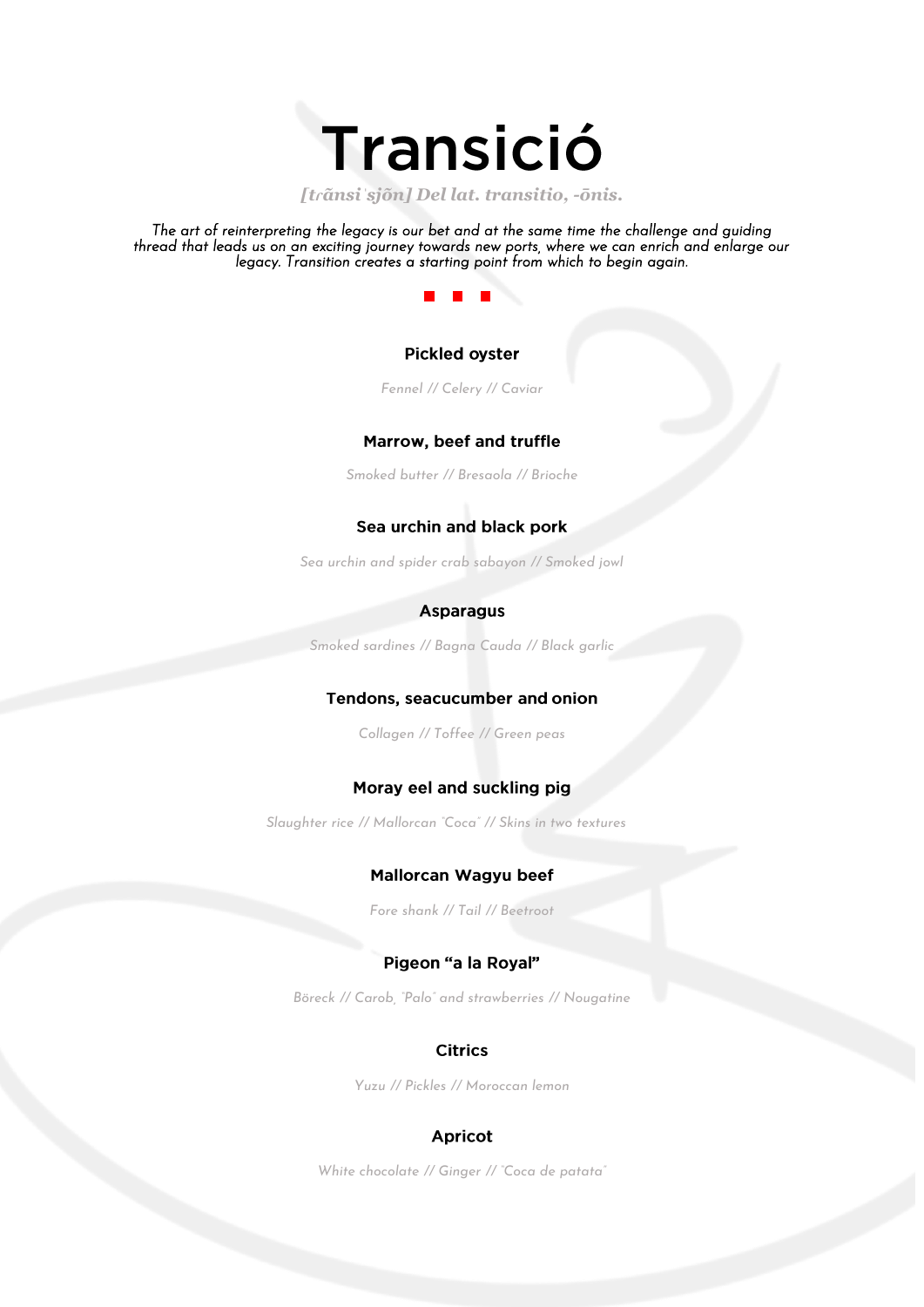